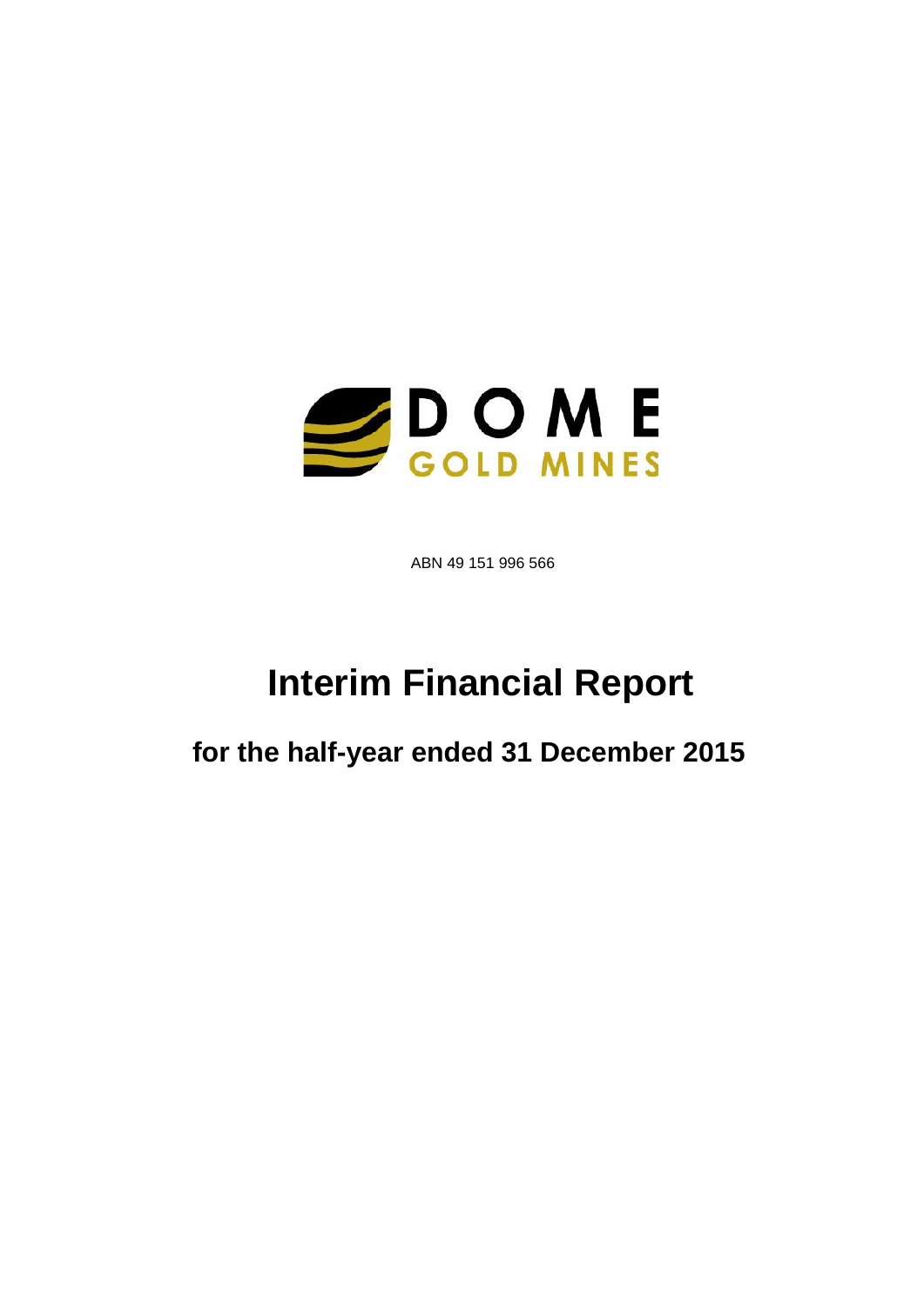# **Dome Gold Mines Ltd**

and its controlled entities

# **Corporate Directory**

# **ABN 49 151 996 566**

# **Directors**

Dr Garry Lowder (Chairman) Mr Andrew Skinner (Non-Executive Director) Mr Tadao Tsubata (Non-Executive Director) Mr Allen Jay (Non-Executive Director) Ms Sarah Harvey (Alternate Director)

# **Company Secretary**

Mr Marcelo Mora

# **Corporate Office**

Level 7, 71 Macquarie Street Sydney NSW 2000 Australia

# **Registered Office** Level 7, 71 Macquarie Street

Sydney NSW 2000 Australia

# **Auditor**

Grant Thornton Audit Pty Ltd Level 17, 383 Kent Street Sydney NSW 2000

# **Banker**

National Australia Bank 255 George Street Sydney NSW 2000

# **Solicitor**

**Websters** Level 11, 37 Bligh Street Sydney NSW 2000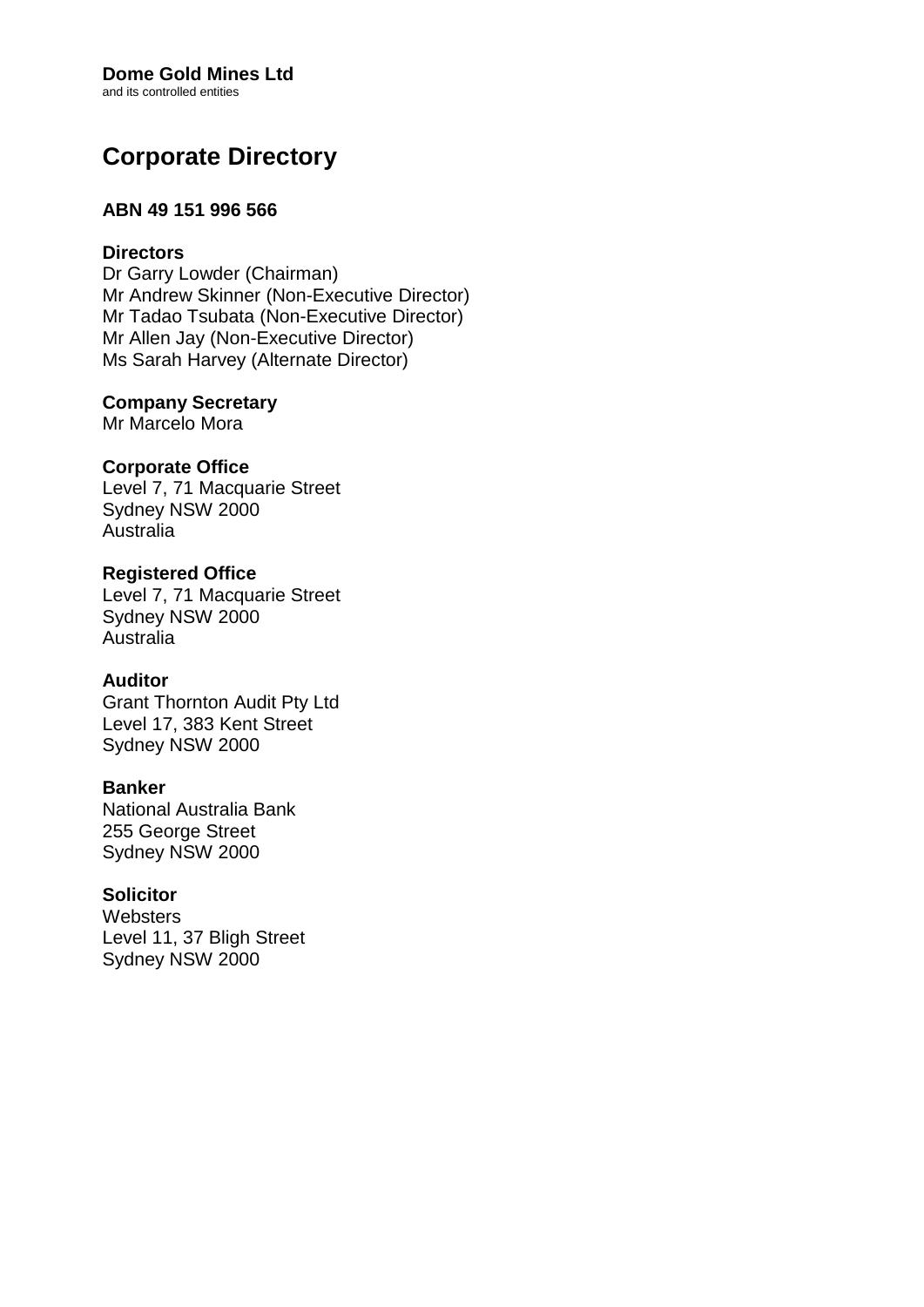# **Table of Contents**

| Consolidated Statement of Profit or Loss and Other Comprehensive Income5 |  |
|--------------------------------------------------------------------------|--|
|                                                                          |  |
|                                                                          |  |
|                                                                          |  |
|                                                                          |  |
|                                                                          |  |
|                                                                          |  |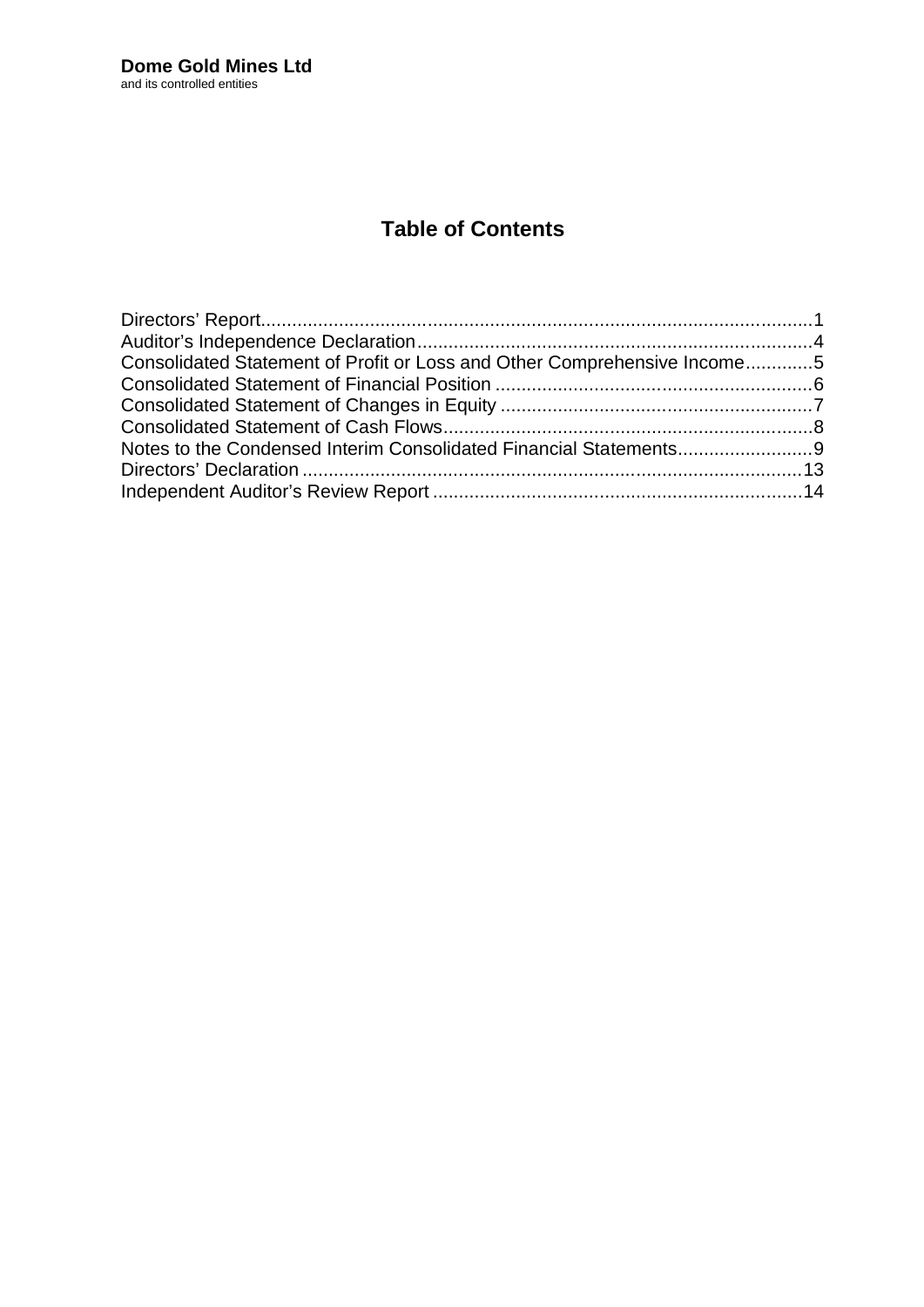# **Directors' Report**

The directors of Dome Gold Mines Ltd present their Report together with the financial statements of the consolidated entity, being Dome Gold Mines Ltd ('Dome' or 'the Company') and its controlled entities ('the Group') for the half-year ended 31 December 2015.

## **DIRECTORS**

The names of the directors in office at any time during or since 1 July 2015 and up to the date of this report are:

> Garry G Lowder Chairman<br>
> Andrew B Skinner Chairman<br>
> Non-Exec Andrew B Skinner Mon-Executive Director<br>
> Tadao Tsubata Mon-Executive Director<br>
> Non-Executive Director Allen Jay Non-Executive Director Sarah E Harvey (Appointed 8 December 2015) Alternate Director

Non-Executive Director

### **REVIEW OF OPERATIONS**

### **Corporate Activities**

On 1 July 2015 the Company completed a placement of 1,144,791 fully paid ordinary shares at \$0.36 per share to raise \$412,125. On 15 July 2015 the Company issued 166,666 fully paid ordinary shares upon the exercise of options at \$0.20 per share to raise \$33,333. On 13 August 2015 the Company issued 166,666 fully paid ordinary shares upon the exercise of options at \$0.20 per shares to raise \$33,333. On 16 September 2015 the Company issued 166,666 fully paid ordinary shares upon the exercise of options at \$0.20 per shares to raise \$33,333. On 1 October 2015 the Company issued 1,000,000 fully paid ordinary shares upon the exercise of options at \$0.20 per share to raise \$200,000. On 12 November 2015 the Company completed a placement of 882,350 fully paid ordinary shares at \$0.38 per share, which raised further \$335,293.

On 8 December 2015, Ms Sarah Harvey was appointed as an Alternate Director of the Company for Mr Allen Jay. The appointment is for 12 months or until Mr Jay ceases to be a Director of Dome, subject to renewal, and is intended to provide continuity of corporate governance while Mr Jay undergoes medical treatment.

The loss of the Group for the half-year after providing for income tax amounted to \$604,870 (2014: \$860,765).

The net asset position of the Group has increased from \$27,541,213 at 30 June 2015 to \$27,905,645 at 31 December 2015.

## **Fiji Exploration Developments**

Dome Gold Mines Ltd was incorporated on 8 July 2011 and is a mineral exploration and development company that has interests in mineral exploration projects in Fiji. The Company was listed on the Australian Securities Exchange in Sydney on 22 October 2013.

Dome, through its wholly owned Fijian subsidiaries, Dome Mines Ltd and Magma Mines Ltd currently holds 100% of three exploration tenements in Fiji, namely:

SPL1495 (Sigatoka Ironsand Project), SPL1451 (Ono Island Project), and SPL1452 (Nadrau Project).

In the September 2015 quarter, the Company relinquished SPL 1454 (Nasivi Delta Project) (see ASX announcement dated 30 October 2015).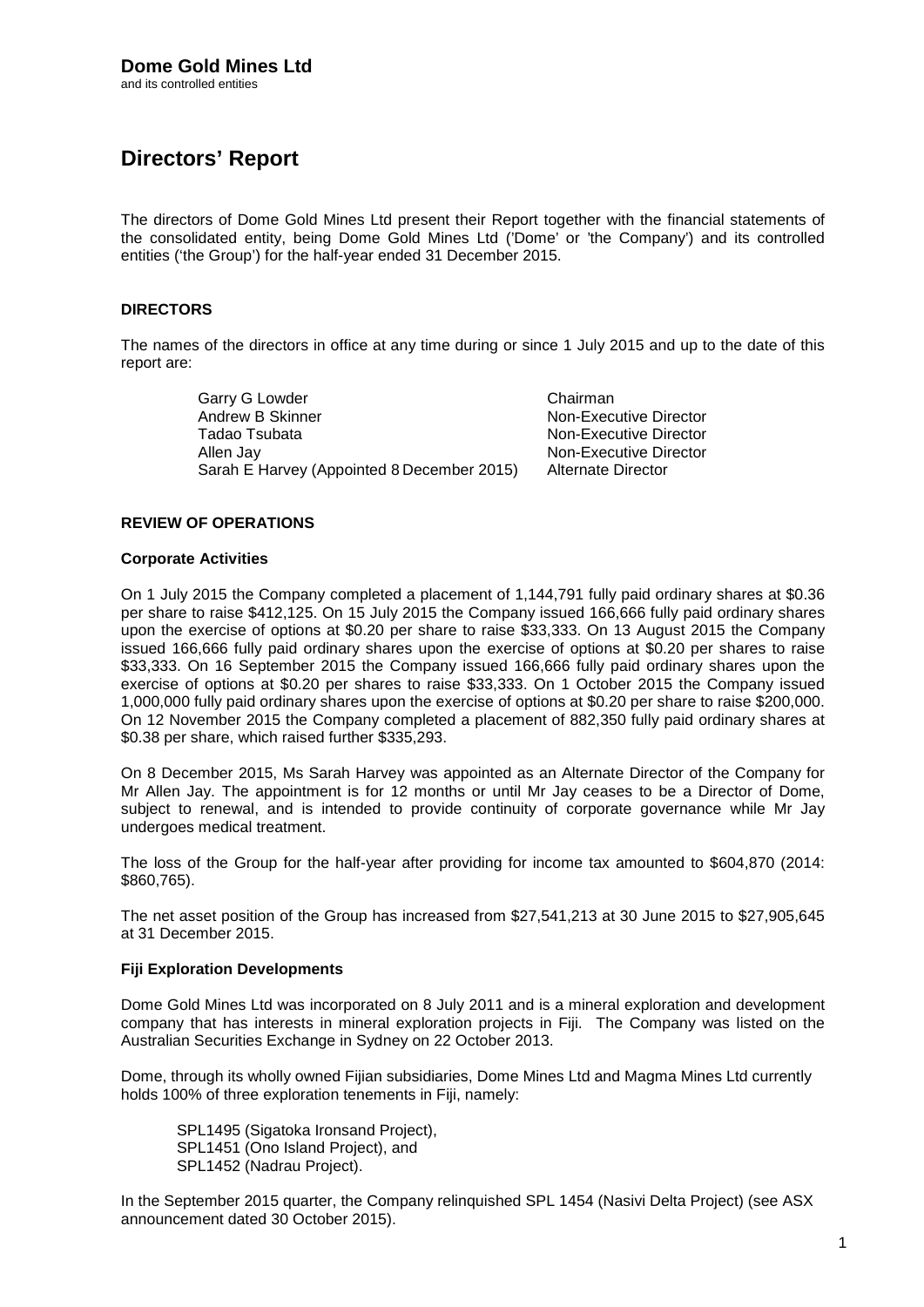and its controlled entities

# **Directors' Report**

## *Sigatoka Ironsand Project*

A Pre-Feasibility Study Report was completed in February 2015 (see ASX announcement dated 24 March 2015). Key points from the Report include:

- Conclusion that Sigatoka Project is both profitable and robust,
- Products from dredge mining will be magnetite concentrate, non-magnetic bulk heavy mineral concentrate, industrial sand and gravel,
- Project modelling indicates NPV at 7.5% discount rate of \$US236.9 million and IRR of 55%, and
- Project capital is estimated at \$US83.2 million, with a Payback of less than two years after commencement of full production.

On 8 October 2015 formal approval was received from the Fiji Department of Environment of the Environmental Impact Assessment (EIA) report on the Sigatoka Project (see ASX announcement dated 12 October 2015).

In December 2015, the Company finalised and submitted documentation for its Mining Lease Application to the Mineral Resources Department (MRD) in Fiji in respect of the Sigatoka Ironsand Project (see ASX announcement dated 28 January 2016). Dome anticipates that the MRD will grant the lease later this year.

## *Ono Island Project*

Also as part of its tenement rationalization program Dome elected to relinquish the Kadavu (or Gasele) block from SPL 1451 (see ASX announcement dated 30 October 2015). The soil sampling geochemical program completed on the Gasele Block did not reveal any areas of elevated metals and the Company decided to focus on the Naqara East and Naqara West prospects on Ono Island. Relinquishment of the Gasele Block has reduced the SPL 1451 tenement from 4,213 ha to 3,028 ha in area.

It is proposed that the next phase of exploration on Ono Island be a pole-dipole Induced Polarisation (IP) survey designed to delineate the resistive zones which should correspond to the silicic zones mapped at the surface. More importantly, the IP should determine the persistence at depth of the resistive zones down to 350 – 400m where potential 'bonanza' mineralised zones are most likely to occur.

## *Nadrau Project*

In addition to rationalization of the SPL 1451 tenement, an area not considered prospective in the central part of SPL 1452 was also relinquished (see ASX announcement dated 30 October 2015). The relinquishment reduced the area of the tenement by 9,357 ha and split the tenement into two blocks, an eastern block immediately north on the Namosi SPl and a second western block covering the Namoli and Wainivau porphyry copper-gold prospects.

Quotes were obtained to undertake three dimensional Induced Polarisation and magnetometer surveys over the Namoli Prospect. The objective of this work is to provide subsurface data on the intrusive systems whose interpretation will assist with targeting of exploration diamond drill holes. The Company is undertaking a regional BLEG (Bulk Leach Extractable Gold) stream sediment geochemical sampling program over the Sovi Basin intrusive complex on the eastern block of SPL 1452. This area has not yet been subject to exploration by Dome and when the geochemical sampling program is completed the Company will have a basis on which to determine if further exploration of this part of the tenement is warranted.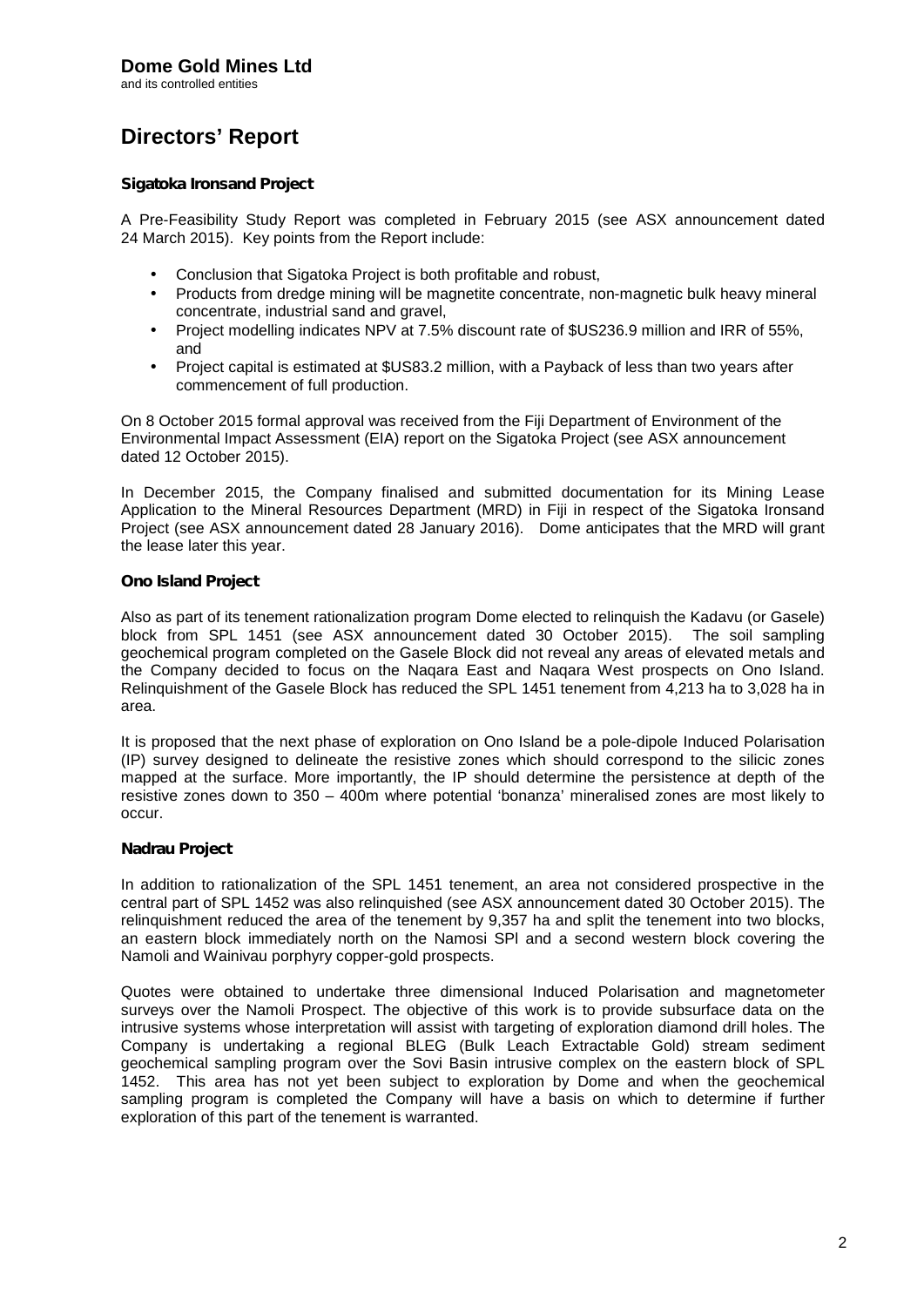# Directors€ Report

### NO MATERIAL CHANGES STATEMENT

Information that relates to progress of the Sigatoka Ironsands project was previously reported to the ASX on 23 July 2015 and 12 October 2015 and is available to view on the Company€s website at www.domegoldmines.com.au. Dome Gold Mines Ltd confirms that it is not aware of any new information or data that would materially affects the information or supporting documentation included in the announcements and that all material assumptions and technical parameters underpinning the estimate continue to apply and have not materially changed.

The Company confirms that the form and context in which the Competent Person€s findings are presented have not been materially modified from the original market announcements.

### COMPETENT PERSON STATEMENT

The information in this report that relates to Exploration Results is based on information compiled by Mr John McCarthy, who is Chief Executive Officer of the Company. Mr McCarthy is a geologist who is a Member of the Australasian Institute of Mining and Metallurgy and has sufficient experience relevant to the styles of mineralisation and types of deposits under consideration and to the activities which he is undertaking to qualify as a Competent Person as defined in the 2012 Edition of the •Australasian Code for Reporting of Exploration Results, Mineral Resources and Ore Reserves€. Mr McCarthy indirectly holds shares in the Company and consents to the inclusion in this report of the matters compiled by him in the form and context in which it appears.

### SUBSEQUENT EVENTS

No other matters or circumstances have arisen since the end of the financial period which significantly affected or may significantly affect the operations of the Company, the results of those operations, or the state of affairs of the Company in future financial years.

### AUDITOR€SINDEPENDENCE DECLARTION UNDER SECTION 307C OF THE CORPORATIONS ACT 2001

The auditor€s independence declaration is set out onpage 4 as required under section 307C of the Corporations Act 2001 and forms part of this Directors€ Report.

Signed in accordance with a resolution of the directors.

Garry Lowder Chairman Sydney, 18 February 2016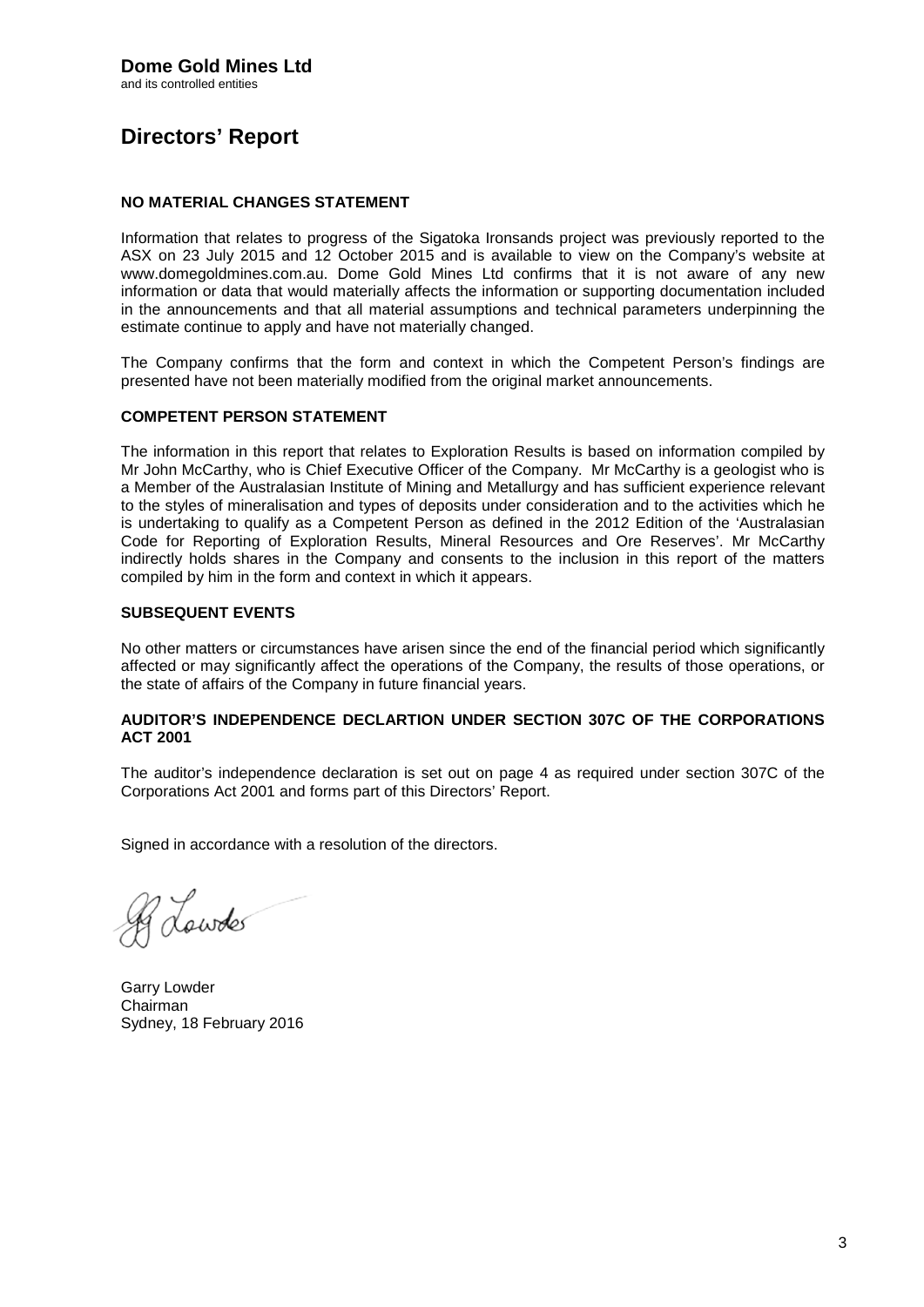

Level 17, 383 Kent Street Sydney NSW 2000

Correspondence to: Locked Bag Q800 QVB Post Office Sydney NSW 1230

**T** +61 2 8297 2400 **F** +61 2 9299 4445 **E** info.nsw@au.gt.com **W** www.grantthornton.com.au

### Auditor's Independence Declaration To the Directors of Dome Gold Mines Ltd

In accordance with the requirements of section 307C of the Corporations Act 2001, as lead auditor for the audit of Dome Gold Mines Ltd for the half-year ended 31 December 2015, I declare that, to the best of my knowledge and belief, there have been:

- a no contraventions of the auditor independence requirements of the Corporations Act 2001 in relation to the audit; and
- b no contraventions of any applicable code of professional conduct in relation to the audit.

 $7$  herator

GRANT THORNTON AUDIT PTY LTD Chartered Accountants

C F Farley Partner - Audit & Assurance

Sydney, 18 February 2016

Grant Thornton Audit Pty Ltd ACN 130 913 594 a subsidiary or related entity of Grant Thornton Australia Ltd ABN 41 127 556 389

Liability limited by a scheme approved under Professional Standards Legislation. Liability is limited in those States where a current scheme applies.

<sup>&#</sup>x27;Grant Thornton' refers to the brand under which the Grant Thornton member firms provide assurance, tax and advisory services to their clients and/or refers to one or more member firms, as the context requires. Grant Thornton Australia Ltd is a member firm of Grant Thornton International Ltd (GTIL). GTIL and the member firms are not a worldwide partnership. GTIL and each member firm<br>is a separate legal entity. S are not liable for one another's acts or omissions. In the Australian context only, the use of the term 'Grant Thornton' may refer to Grant Thornton Australia Limited ABN 41 127 556 389 and its<br>Australian subsidiaries and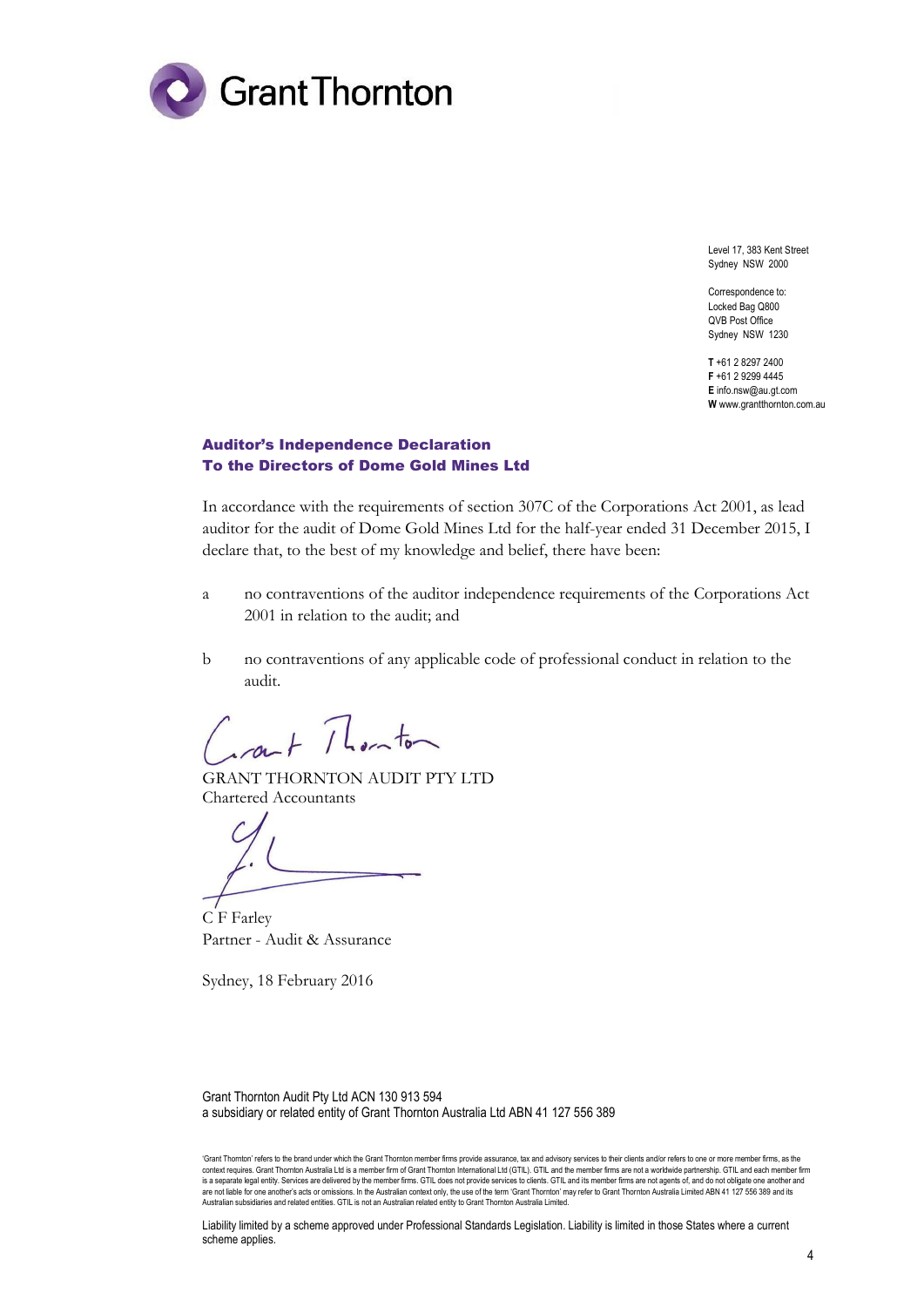# **Consolidated Statement of Profit or Loss and Other Comprehensive Income**

# **For the half-year ended 31 December 2015**

|                                                                   |              | 31 December<br>2015 | 31 December<br>2014 |
|-------------------------------------------------------------------|--------------|---------------------|---------------------|
|                                                                   | <b>Notes</b> | S                   | S                   |
| Other income                                                      |              | 246,104             | 20,156              |
| Depreciation                                                      |              | (9, 119)            | (8, 441)            |
| Employee benefits expenses                                        |              | (304, 641)          | (268, 589)          |
| Other expenses                                                    |              | (596, 701)          | (704, 587)          |
| <b>Operating loss</b>                                             |              | (664, 357)          | (961, 461)          |
| Impairment                                                        |              | (11, 105)           |                     |
| Finance costs                                                     |              | (28, 244)           | (42, 570)           |
| Gain/(loss) on foreign exchange                                   |              | 98,836              | 143,266             |
| Loss before income tax expense                                    |              | (604, 870)          | (860, 765)          |
| Income tax expense                                                |              |                     |                     |
| Loss for the period                                               |              | (604, 870)          | (860, 765)          |
| Other comprehensive income for the period                         |              |                     |                     |
| Items that may be reclassified subsequently to profit or<br>loss: |              |                     |                     |
| Exchange differences on translating foreign controlled            |              |                     |                     |
| entities                                                          |              | (13, 552)           | 16,484              |
| Total comprehensive loss for the period                           |              | (618, 422)          | (844, 281)          |
| <b>Earnings per share</b>                                         |              |                     |                     |
| Basic and diluted loss per share (cents per share)                | 4            | (0.2665)            | (0.4629)            |

The above consolidated statement of profit or loss and other comprehensive income should be read in conjunction with the accompanying notes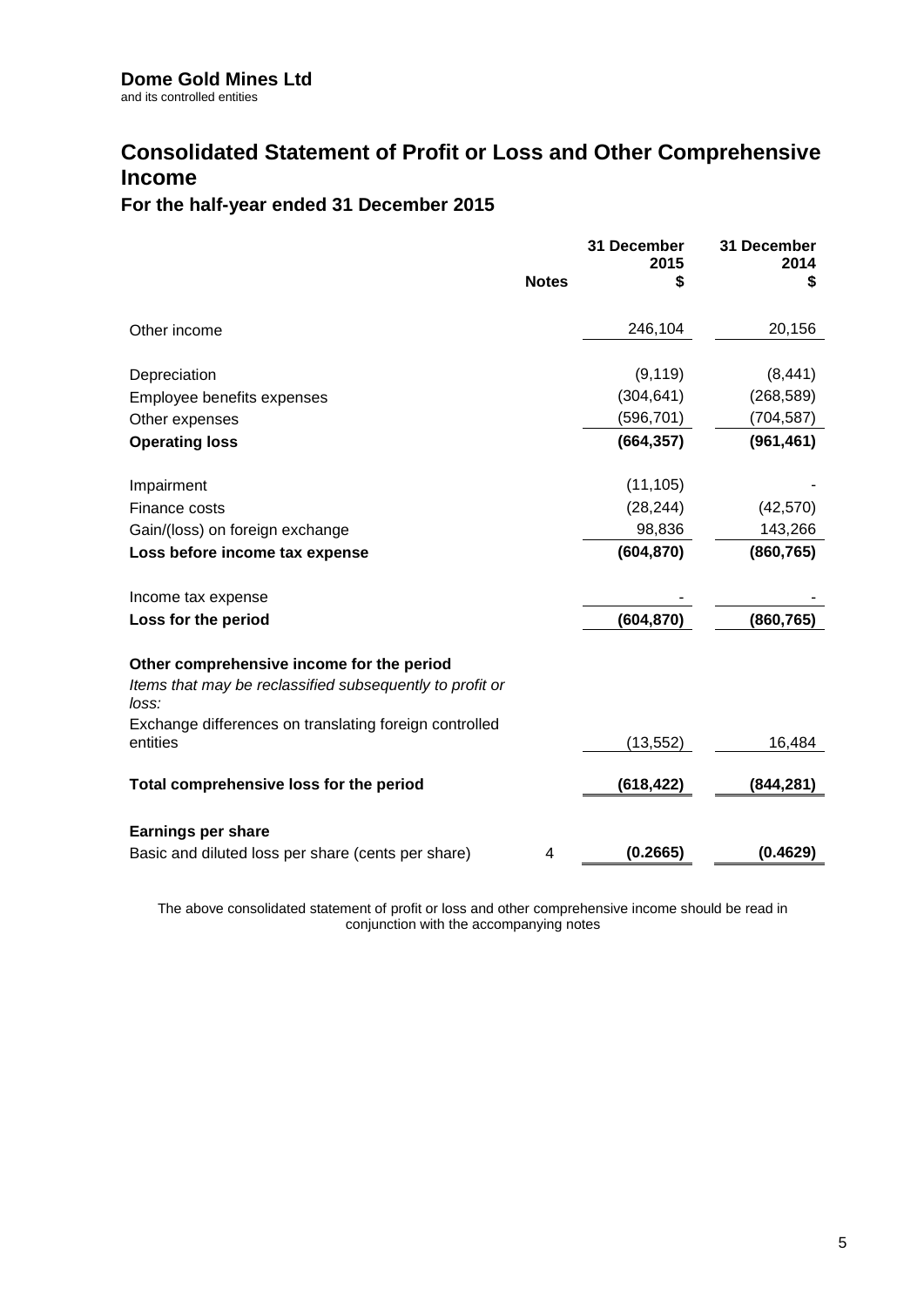# **Consolidated Statement of Financial Position**

**As at 31 December 2015**

|                                                  |              | 31 December<br>2015 | 30 June<br>2015 |
|--------------------------------------------------|--------------|---------------------|-----------------|
|                                                  | <b>Notes</b> | S                   | \$              |
| <b>CURRENT ASSETS</b>                            |              |                     |                 |
| Cash and cash equivalents                        |              | 1,232,405           | 2,245,950       |
| Trade and other receivables                      |              | 34,470              | 42,347          |
| Other assets                                     |              | 23,708              | 32,267          |
| <b>TOTAL CURRENT ASSETS</b>                      |              | 1,290,583           | 2,320,564       |
| <b>NON-CURRENT ASSETS</b>                        |              |                     |                 |
| Property, plant and equipment                    |              | 422,704             | 459,058         |
| Deferred exploration and evaluation expenditures | 5            | 27,412,244          | 27,037,069      |
| Other assets                                     |              | 199,093             | 189,796         |
| <b>TOTAL NON-CURRENT ASSETS</b>                  |              | 28,034,041          | 27,685,923      |
| <b>TOTAL ASSETS</b>                              |              | 29,324,624          | 30,006,487      |
| <b>CURRENT LIABILITIES</b>                       |              |                     |                 |
| Trade and other payables                         |              | 100,591             | 616,995         |
| <b>TOTAL CURRENT LIABILITIES</b>                 |              | 100,591             | 616,995         |
| <b>NON-CURRENT LIABILITIES</b>                   |              |                     |                 |
| <b>Borrowings</b>                                |              | 1,318,388           | 1,848,279       |
| <b>TOTAL NON-CURRENT LIABILITIES</b>             |              | 1,318,388           | 1,848,279       |
| <b>TOTAL LIABILITIES</b>                         |              | 1,418,979           | 2,465,274       |
| <b>NET ASSETS</b>                                |              | 27,905,645          | 27,541,213      |
| <b>EQUITY</b>                                    |              |                     |                 |
| <b>Issued capital</b>                            | 6            | 34,752,434          | 33,769,580      |
| Foreign currency translation reserve             |              | 11,482              | 25,034          |
| <b>Accumulated losses</b>                        |              | (6,858,271)         | (6, 253, 401)   |
| <b>TOTAL EQUITY</b>                              |              | 27,905,645          | 27,541,213      |

The above consolidated statement of financial position should be read in conjunction with the accompanying notes.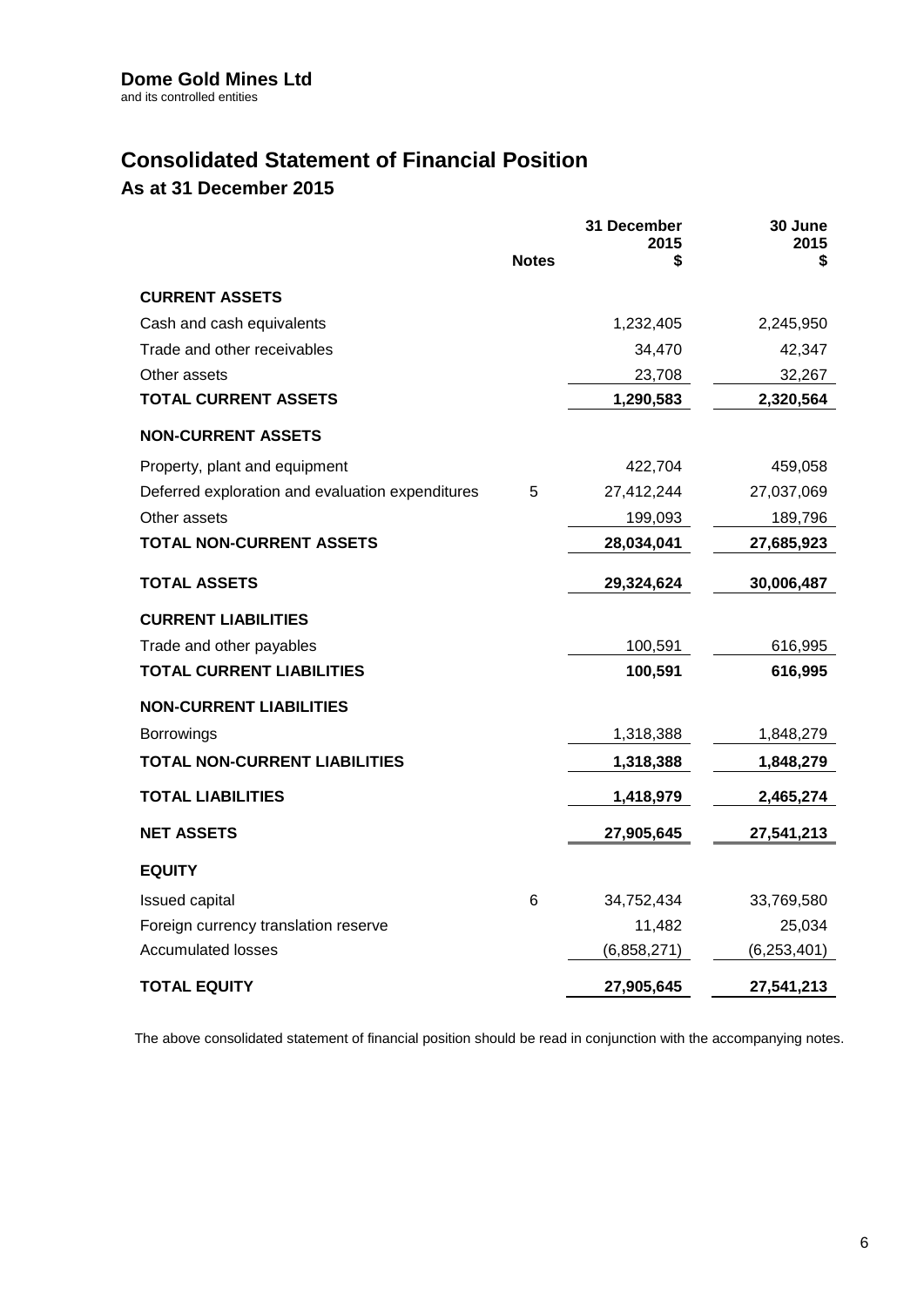# **Consolidated Statement of Changes in Equity**

**For the half-year ended 31 December 2015**

|                                         | <b>Issued</b><br><b>Capital</b><br>\$ | Foreign<br><b>Currency</b><br><b>Translation</b><br><b>Reserves</b><br>\$ | <b>Accumulated</b><br><b>Losses</b><br>\$ | <b>Total</b><br><b>Equity</b> |
|-----------------------------------------|---------------------------------------|---------------------------------------------------------------------------|-------------------------------------------|-------------------------------|
| Balance at 1 July 2014                  | 6,377,744                             | 26,046                                                                    | (3,599,358)                               | 2,804,432                     |
| <b>Transaction with owners</b>          |                                       |                                                                           |                                           |                               |
| Ordinary shares issued                  | 24,270,471                            |                                                                           |                                           | 24,270,471                    |
| Transaction costs on issue of shares    | (109, 779)                            |                                                                           |                                           | (109, 779)                    |
| Total transactions with owners          | 24,160,692                            | $\blacksquare$                                                            | $\blacksquare$                            | 24,160,692                    |
| Other comprehensive income              |                                       | 16,484                                                                    |                                           | 16,484                        |
| Loss for the period                     |                                       |                                                                           | (860, 765)                                | (860, 765)                    |
| Total comprehensive loss for the period |                                       | 16,484                                                                    | (860, 765)                                | (844, 281)                    |
| <b>Balance at 31 December 2014</b>      | 30,538,436                            | 42,530                                                                    | (4, 460, 123)                             | 26,120,843                    |
| Balance at 1 July 2015                  | 33,769,580                            | 25,034                                                                    | (6, 253, 401)                             | 27,541,213                    |
| <b>Transaction with owners</b>          |                                       |                                                                           |                                           |                               |
| Ordinary shares issued                  | 1,047,417                             |                                                                           |                                           | 1,047,417                     |
| Transaction costs on issue of shares    | (64, 563)                             |                                                                           |                                           | (64, 563)                     |
| Total transactions with owners          | 982,854                               | $\blacksquare$                                                            |                                           | 982,854                       |
| Other comprehensive income              |                                       | (13, 552)                                                                 |                                           | (13, 552)                     |
| Loss for the period                     |                                       |                                                                           | (604, 870)                                | (604, 870)                    |
| Total comprehensive loss for the period |                                       | (13, 552)                                                                 | (604, 870)                                | (618, 422)                    |
| Balance at 31 December 2015             | 34,752,434                            | 11,482                                                                    | (6,858,271)                               | 27,905,645                    |

The above consolidated statement of changes in equity should be read in conjunction with the accompanying notes.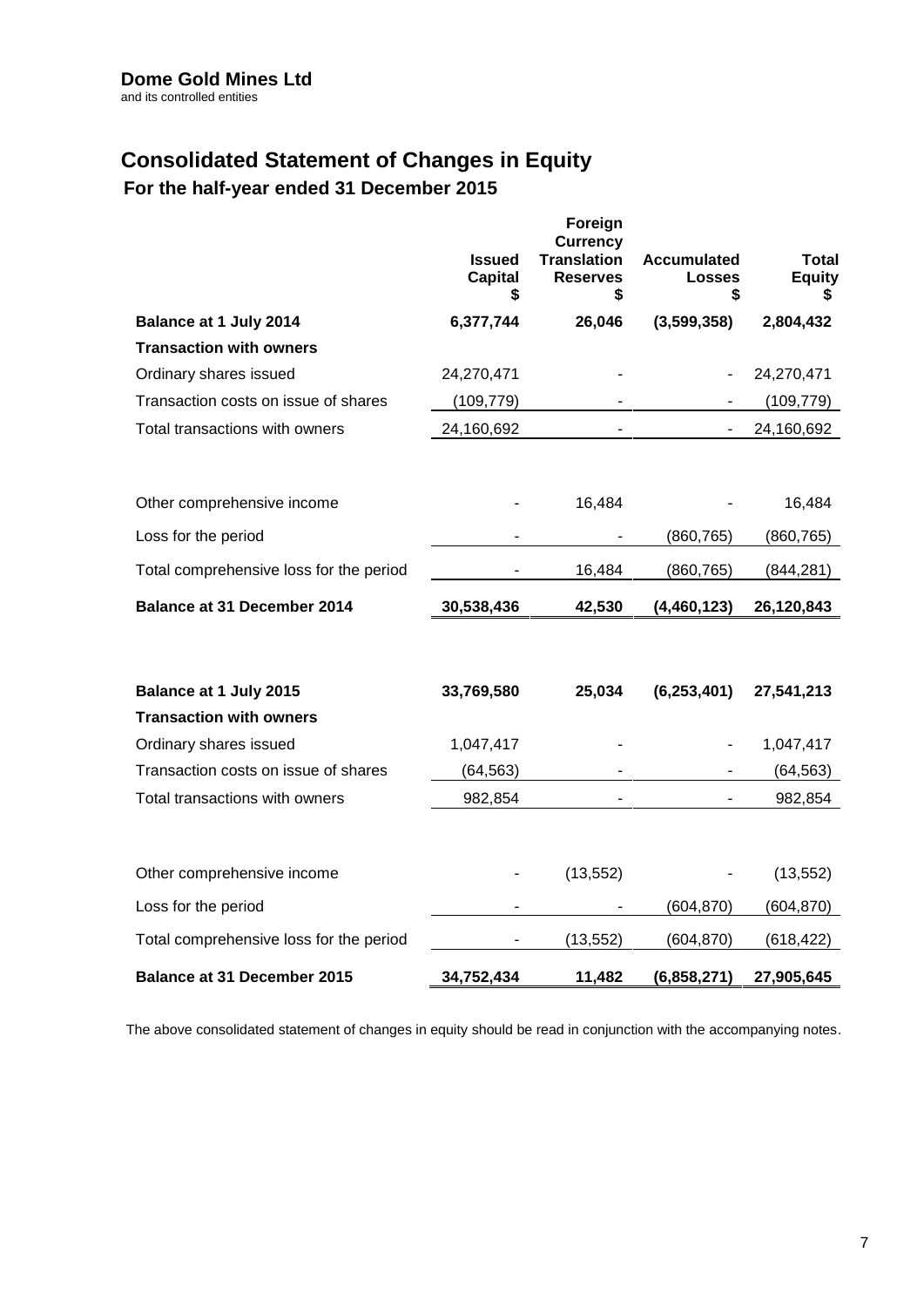# **Consolidated Statement of Cash Flows**

**For the half-year ended 31 December 2015**

|                                                                 | 31 December<br>2015 | 31 December<br>2014 |
|-----------------------------------------------------------------|---------------------|---------------------|
|                                                                 | \$                  | \$                  |
| <b>CASH FLOWS FROM OPERATING ACTIVITIES</b>                     |                     |                     |
| Cash received from interest income                              | 16,739              | 15,566              |
| Cash received from other operating activities                   | 229,365             | 4,590               |
| Cash paid to suppliers and employees                            | (910, 213)          | (898, 927)          |
| Interest paid                                                   | (1,622)             | (8)                 |
| Other tax received                                              | 5,267               | 22,461              |
| Net cash used in operating activities                           | (660, 464)          | (856, 318)          |
| <b>CASH FLOWS FROM INVESTING ACTIVITIES</b>                     |                     |                     |
| Cash received on acquisition of subsidiary                      |                     | 1,955               |
| Cash paid on other assets                                       | (5,859)             | (1,909)             |
| Purchase of capitalised exploration costs                       | (278, 299)          | (580, 611)          |
| Purchase of property, plant & equipment                         | (617)               | (5, 417)            |
| Net cash used in investing activities                           | (284, 775)          | (585, 982)          |
| <b>CASH FLOWS FROM FINANCING ACTIVITIES</b>                     |                     |                     |
| Proceeds from borrowings                                        |                     | 354,500             |
| Proceeds from issue of share capital                            | 635,293             | 420,000             |
| Repayment of borrowings                                         | (556, 512)          | (20, 912)           |
| Cash paid on other financing activities                         | (148, 206)          | (109, 779)          |
| Net cash provided by financing activities                       | (69, 425)           | 643,809             |
| Net (decrease)/increase in cash and cash                        |                     |                     |
| equivalents                                                     | (1,014,664)         | (798, 491)          |
| Cash and cash equivalents at the beginning of the               |                     |                     |
| financial period                                                | 2,245,950           | 1,671,348           |
| Exchange differences on cash and cash equivalents               | 1,119               | (500)               |
| Cash and cash equivalents at the end of the<br>financial period | 1,232,405           | 872,357             |

The above consolidated statement of cash flows should be read in conjunction with the accompanying notes.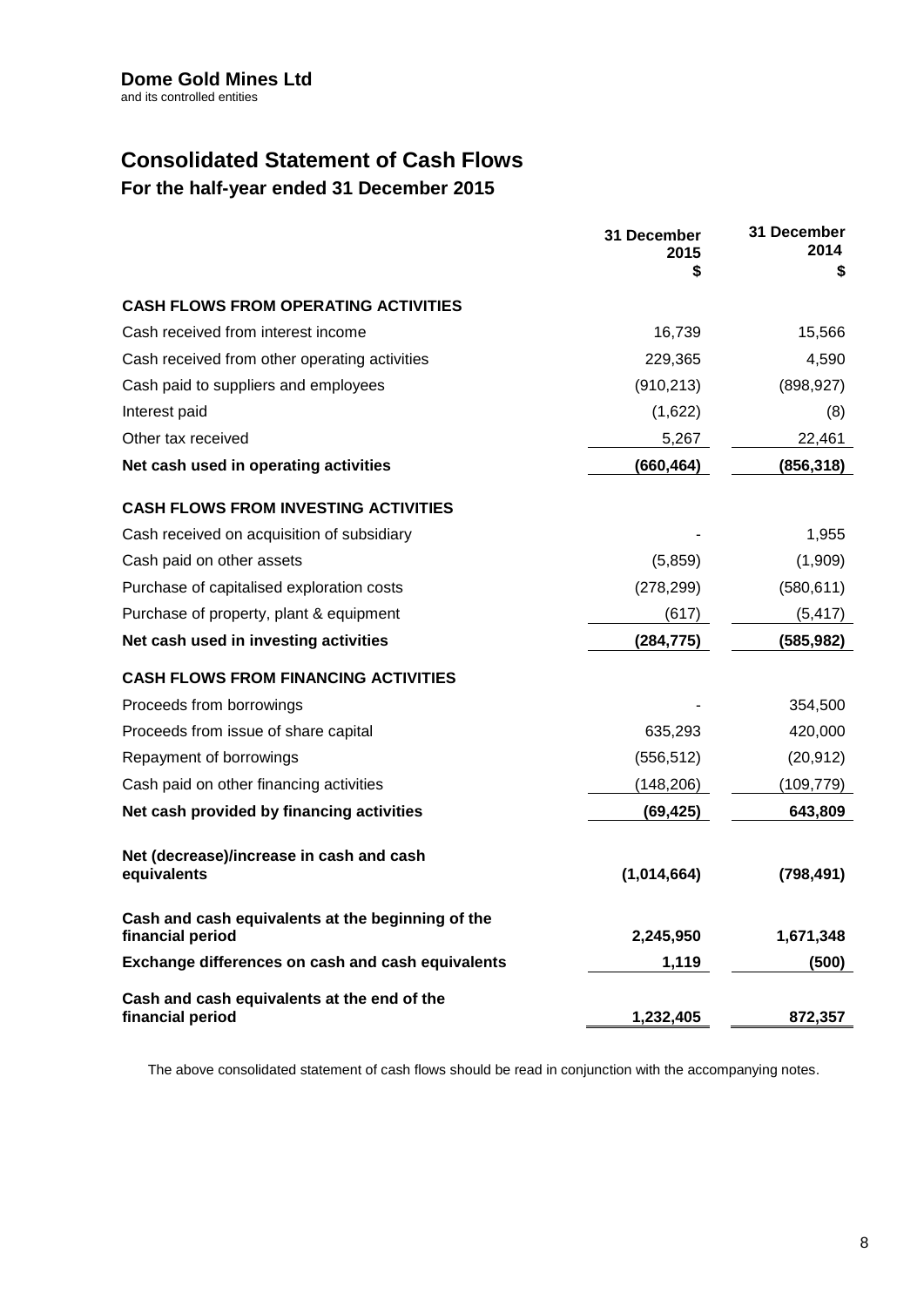# **Notes to the Condensed Interim Consolidated Financial Statements**

## **1 BASIS OF PREPARATION**

The condensed interim consolidated financial statements of the Group are for the six months ended 31 December 2015 and are presented in Australian dollar (\$), which is the functional currency of the parent company. These general purpose interim financial statements have been prepared in accordance with the requirements of the Corporations Act 2001 and AASB 134 Interim Financial Reporting. They do not include all of the information required in annual financial statements in accordance with Australian Accounting Standards, and should be read in conjunction with the consolidated financial statements of the Group for the year ended 30 June 2015 and any public announcements made by the Group during the half-year in accordance with continuous disclosure requirements arising under the Australian Stock Exchange Listing Rules and the Corporations Act 2001.

The interim financial statements have been approved and authorised for issue by the board of directors on 18 February 2016.

### **Going concern**

The consolidated financial statements have been prepared on a going concern basis which contemplates the realisation of assets and settlement of liabilities in the ordinary course of business.

For the 6 months to 31 December 2015, the Group has incurred a trading loss of \$604,870 (2014: \$860,765), used \$938,763 (2014: \$1,436,929) of net cash in operations including payments for exploration for the half year ended 31 December 2015, and had a cash balance of \$1,232,405 as at 31 December 2015. These conditions give rise to a material uncertainty that may cast significant doubt upon the Group's ability to continue as a going concern. The ongoing operation of the Group is dependent upon:

- the Group raising additional funding from shareholders or other parties; and/or
- the Group reducing expenditure in-line with available funding.

The Directors have prepared cash flow projections that support the ability of the Group to continue as a going concern. These cash flow projections assume the Group obtains sufficient additional funding from shareholders or other parties. If such funding is not achieved, the Group plans to reduce expenditures significantly.

In the event that the Group does not obtain additional funding and/or reduce expenditure in-line with available funding, it may not be able to continue its operations as a going concern and therefore may not be able to realise its assets and extinguish its liabilities in the ordinary course of operations and at the amounts stated in the financial report.

## **2 SIGNIFICANT ACCOUNTING POLICIES**

The interim financial statements have been prepared in accordance with the same accounting policies adopted in the Group's last annual financial statements for the year ended 30 June 2015, unless otherwise stated.

The accounting policies have been applied consistently throughout the Group for the purposes of preparation of these interim financial statements.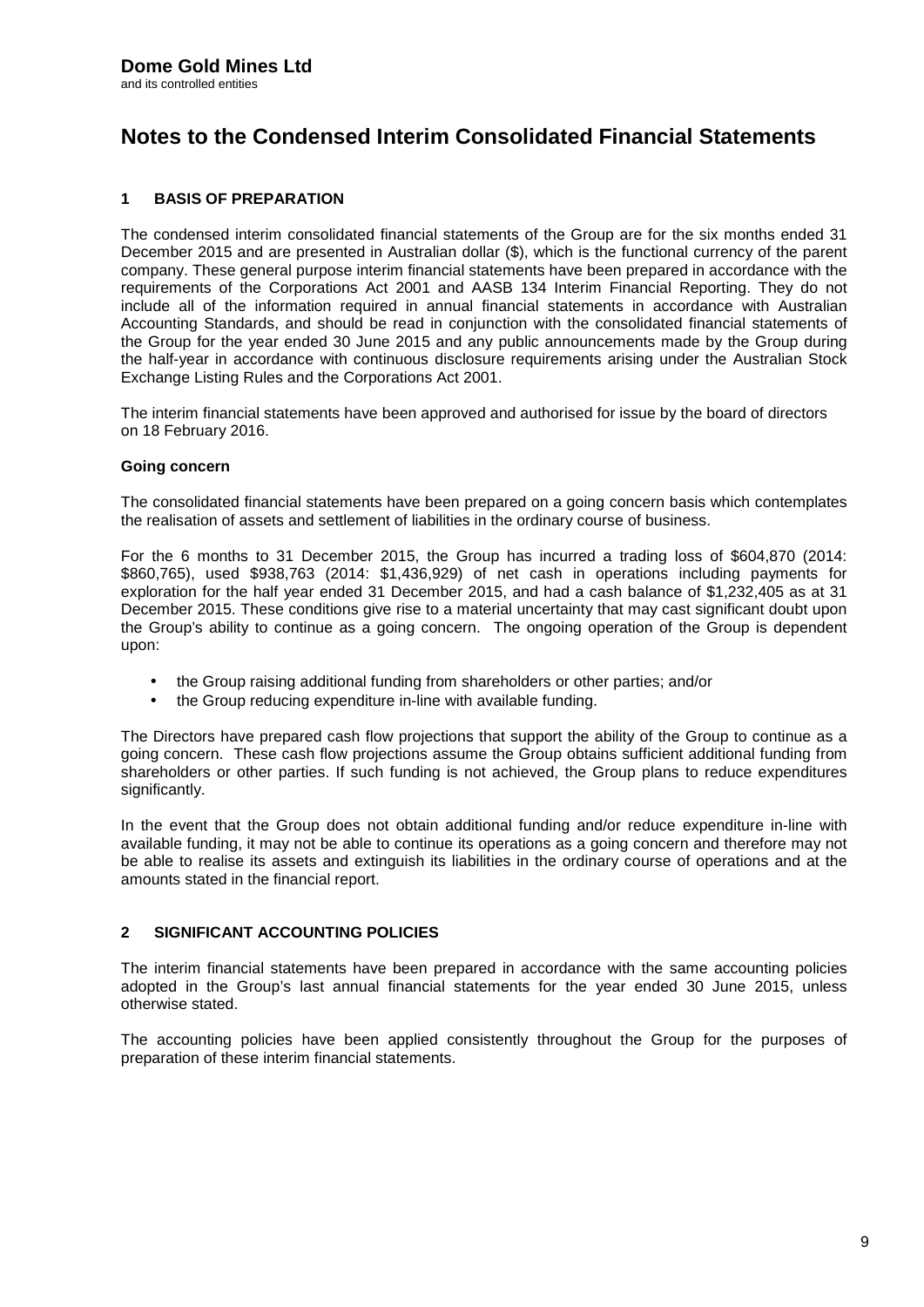# **Notes to the Condensed Interim Consolidated Financial Statements**

## **3 SEGMENT REPORTING**

Segment information is presented in respect of the Group's management and internal reporting structure.

Inter-segment pricing is determined on an arm's length basis.

Segment results, assets and liabilities include items directly attributable to a segment as well as those that can be allocated on a reasonable basis. Unallocated items comprise mainly income earning assets and revenue, interest bearing loans, borrowings and expenses, and corporate assets and expenses.

Segment capital expenditure is the total cost incurred during the period to acquire segment assets that are expected to be used for more than one period.

### **Geographical segments**

For the half-year year ended 31 December 2015 the Company principally operated in Fiji in the mineral exploration sector.

The Group has one reportable segment, as described below:

| <b>Operating Segment</b>        | Fiji       | <b>Unallocated</b> | <b>Eliminations</b> | <b>Consolidated</b><br><b>Total</b> |
|---------------------------------|------------|--------------------|---------------------|-------------------------------------|
|                                 | \$         | \$                 | \$                  | \$                                  |
| 6 months to 31 December<br>2015 |            |                    |                     |                                     |
| <b>Segment revenue</b>          |            |                    |                     |                                     |
| Revenue - external              |            | 229,365            |                     | 229,365                             |
| Finance income                  |            | 16,739             |                     | 16,739                              |
| <b>Total revenue</b>            |            | 246,104            |                     | 246,104                             |
| Depreciation                    |            | (9, 119)           |                     | (9, 119)                            |
| Segment gain/(loss)             | 74,722     | (679, 592)         |                     | (604, 870)                          |
| <b>Segment assets</b>           | 26,149,046 | 9,809,719          | (6,634,141)         | 29,324,624                          |
| <b>Segment liabilities</b>      | 3,066,302  | 4,986,818          | (6,634,141)         | 1,418,979                           |
| 6 months to 31 December<br>2014 |            |                    |                     |                                     |
| <b>Segment revenue</b>          |            |                    |                     |                                     |
| Revenue - external              |            |                    |                     |                                     |
| Finance income                  |            | 20,156             |                     | 20,156                              |
| <b>Total revenue</b>            |            | 20,156             |                     | 20,156                              |
| Depreciation                    |            | (8, 441)           |                     | (8, 441)                            |
| <b>Segment loss</b>             | 98,877     | (959, 642)         |                     | (860, 765)                          |
| <b>Segment assets</b>           | 26,394,968 | 9,123,782          | (6, 188, 983)       | 29,329,767                          |
| <b>Segment liabilities</b>      | 2,690,932  | 6,706,975          | (6, 188, 983)       | 3,208,924                           |
|                                 |            |                    |                     |                                     |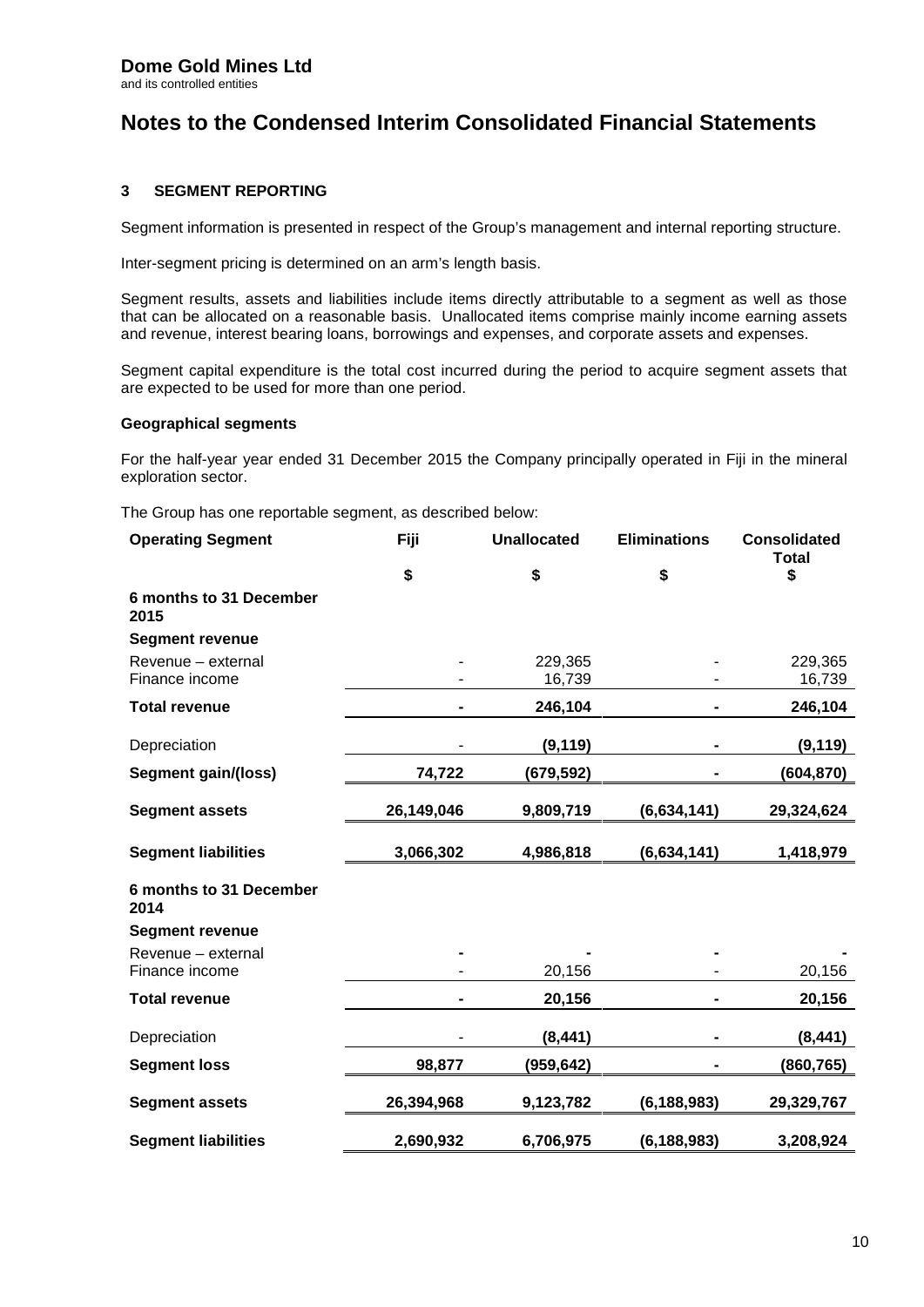# **Dome Gold Mines Ltd**

and its controlled entities

# **Notes to the Condensed Interim Consolidated Financial Statements**

## **3 SEGMENT REPORTING (CONTINUED)**

Reconciliation of reportable segment profit & loss, assets and liabilities

|                                                                                                        | 6 months to<br><b>31 December 2015</b><br>S | 6 months to<br>31 December 2014<br>S |
|--------------------------------------------------------------------------------------------------------|---------------------------------------------|--------------------------------------|
| Loss before tax                                                                                        |                                             |                                      |
| Profit before tax for reportable segment                                                               | 74,722                                      | 98,877                               |
| Other loss before tax unallocated                                                                      | (679, 592)                                  | (959, 642)                           |
| Consolidated loss before tax                                                                           | (604, 870)                                  | (860,765)                            |
| <b>Assets</b>                                                                                          |                                             |                                      |
| Total assets for reportable segments                                                                   | 26,149,046                                  | 26,394,968                           |
| Intercompany eliminations                                                                              | (6,634,141)                                 | (6, 188, 983)                        |
| Other assets unallocated                                                                               | 9,809,719                                   | 9,123,782                            |
| <b>Consolidated assets</b>                                                                             | 29,324,624                                  | 29,329,767                           |
| <b>Liabilities</b>                                                                                     |                                             |                                      |
| Total liabilities for reportable segments                                                              | 3,066,302                                   | 2,690,932                            |
| Intercompany eliminations                                                                              | (6,634,141)                                 | (6, 188, 983)                        |
| Other liabilities unallocated                                                                          | 4,986,818                                   | 6,706,975                            |
| <b>Consolidated liabilities</b>                                                                        | 1,418,979                                   | 3,208,924                            |
| <b>LOSS PER SHARE</b><br>4                                                                             |                                             |                                      |
| Basic and diluted loss per share have been<br>calculated using:                                        | 6 months to<br>31 December 2015             | 6 months to<br>31 December 2014      |
| Loss for the period attributable to equity holders of<br>the Company                                   | (604, 870)                                  | (860, 765)                           |
|                                                                                                        | No of Shares                                |                                      |
| Weighted average number of shares at the end of<br>the period used in basic and diluted loss per share | 227,010,129                                 | 185,947,834                          |
| Basic and diluted loss per share (cents per share)                                                     | (0.2665)                                    | (0.4629)                             |
|                                                                                                        |                                             |                                      |

As the Group is loss making, none of the potentially dilutive securities are currently dilutive.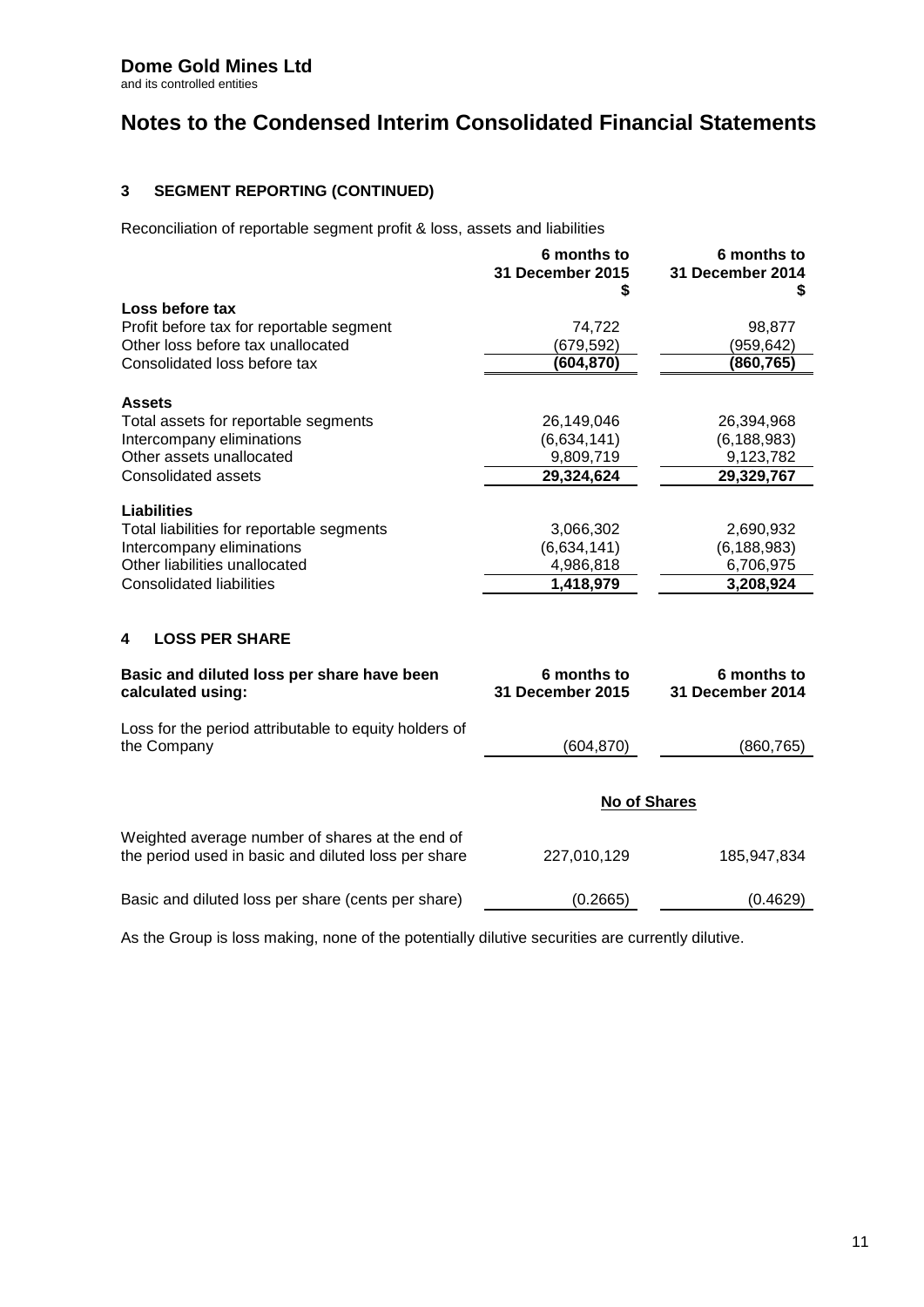# **Notes to the Condensed Interim Consolidated Financial Statements**

## **5 EXPLORATION AND EVALUATION EXPENDITURE**

|                                                                                            | 6 months to<br>31 December 2015<br>2 | Year to<br>30 June 2015<br>\$ |  |
|--------------------------------------------------------------------------------------------|--------------------------------------|-------------------------------|--|
| Opening balance                                                                            | 27,037,069                           | 1,676,551                     |  |
| Acquisition through business combination<br>Exploration expenditure capitalised during the |                                      | 25,342,078                    |  |
| period                                                                                     | 375,175                              | 1,088,850                     |  |
| Impairment - SPL 1454                                                                      |                                      | (1,070,410)                   |  |
| Closing balance                                                                            | 27,412,244                           | 27,037,069                    |  |

Directors have reviewed the carrying value of deferred exploration and evaluation expenditure and have formed a conservative view on the carrying value of these assets. The ultimate recoupment of these costs is dependent on the successful development and exploitation, or alternatively sale, of the respective areas of interest.

## **6 EQUITY SECURITIES ISSUED**

The Group issued 3,527,139 shares during the six months to 31 December 2015 for cash. Each share has the same right to receive dividends and the repayment of capital and represents one vote at the shareholders' meeting of Dome Gold Mines Ltd. Shares issued and authorised are summarised as follows:

| <b>Shares</b>                             | 6 months<br>to<br>31 Dec<br>2015<br><b>Shares</b> | Year to<br>$30$ Jun<br>2015<br><b>Shares</b> | 6 months to<br>31 Dec<br>2015<br>\$ | Year to<br>30 Jun<br>2015<br>\$ |
|-------------------------------------------|---------------------------------------------------|----------------------------------------------|-------------------------------------|---------------------------------|
| Balance at the beginning of the reporting |                                                   |                                              |                                     |                                 |
| period                                    | 224,746,947                                       | 119,436,540                                  | 33,769,580                          | 6,377,744                       |
| Shares issued during the period           | 3.527.139                                         | 105,310,407                                  | 1,047,417                           | 27,914,911                      |
| Shares issue costs                        |                                                   |                                              | (64, 563)                           | (523, 075)                      |
| Balance at reporting date                 | 228,274,086                                       | 224.746.947                                  | 34,752,434                          | 33,769,580                      |

## **7 SUBSEQUENT EVENTS**

No other matters or circumstances have arisen since the end of the financial period which significantly affected or may significantly affect the operations of the Company, the results of those operations, or the state of affairs of the Company in future financial years.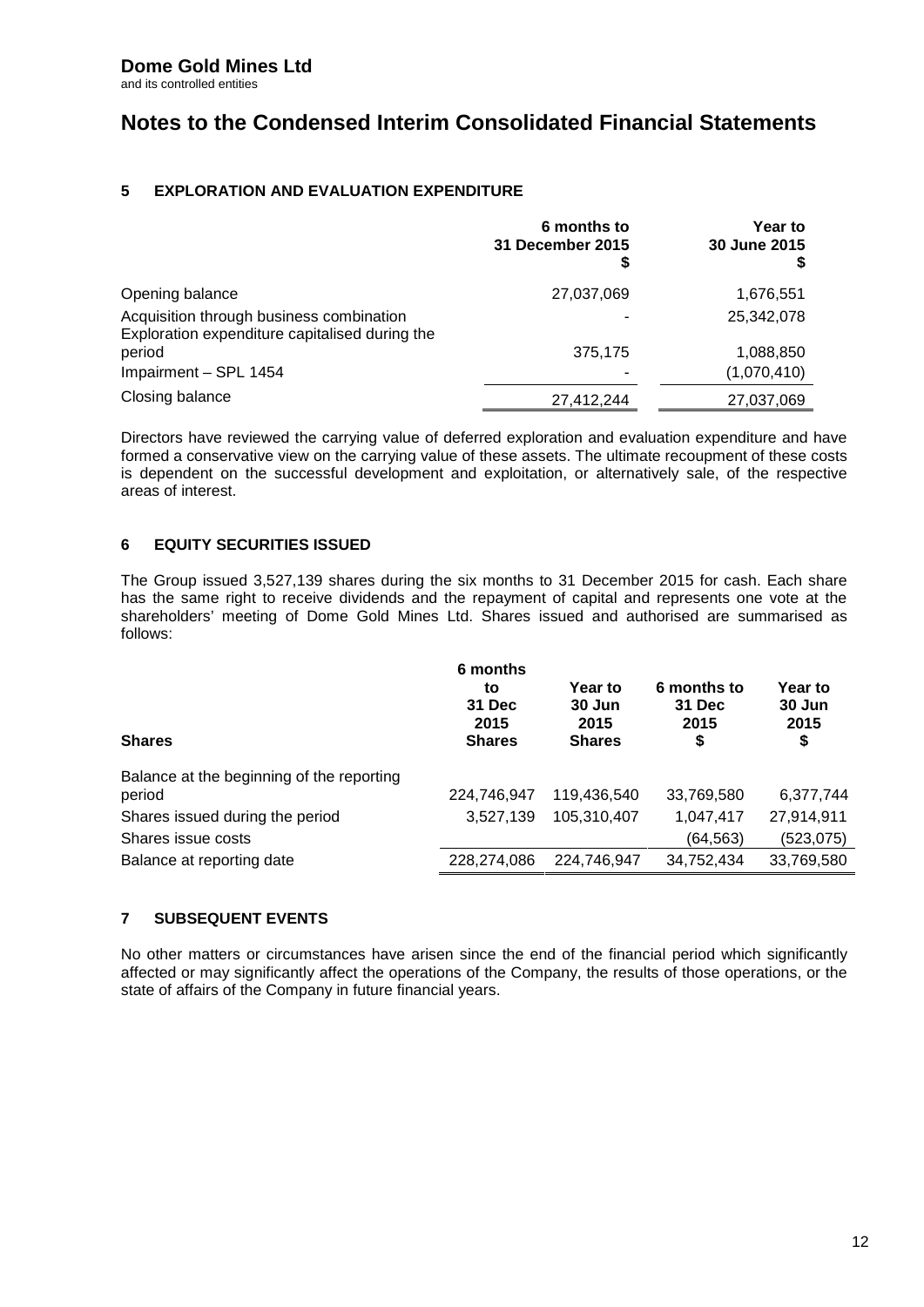# Directors€ Declaration

In the opinion of the directors of Dome Gold Mines Ltd:

1. the consolidated financial statements and notes of Dome Gold Mines Ltd are in accordance with the Corporations Act 2001, including

i. giving a true and fair view of its financial position as at 31 December 2015 and of its performance for the half-year ended on that date; and

ii. complying with Accounting Standard AASB 134 Interim Financial Reporting; and

2. there are reasonable grounds to believe that the Company will be able to pay its debts as and when they become due and payable.

This declaration is made in accordance with a resolution of the directors.

On behalf of the Board

Garry Lowder Chairman Dated this 18 February 2016 Sydney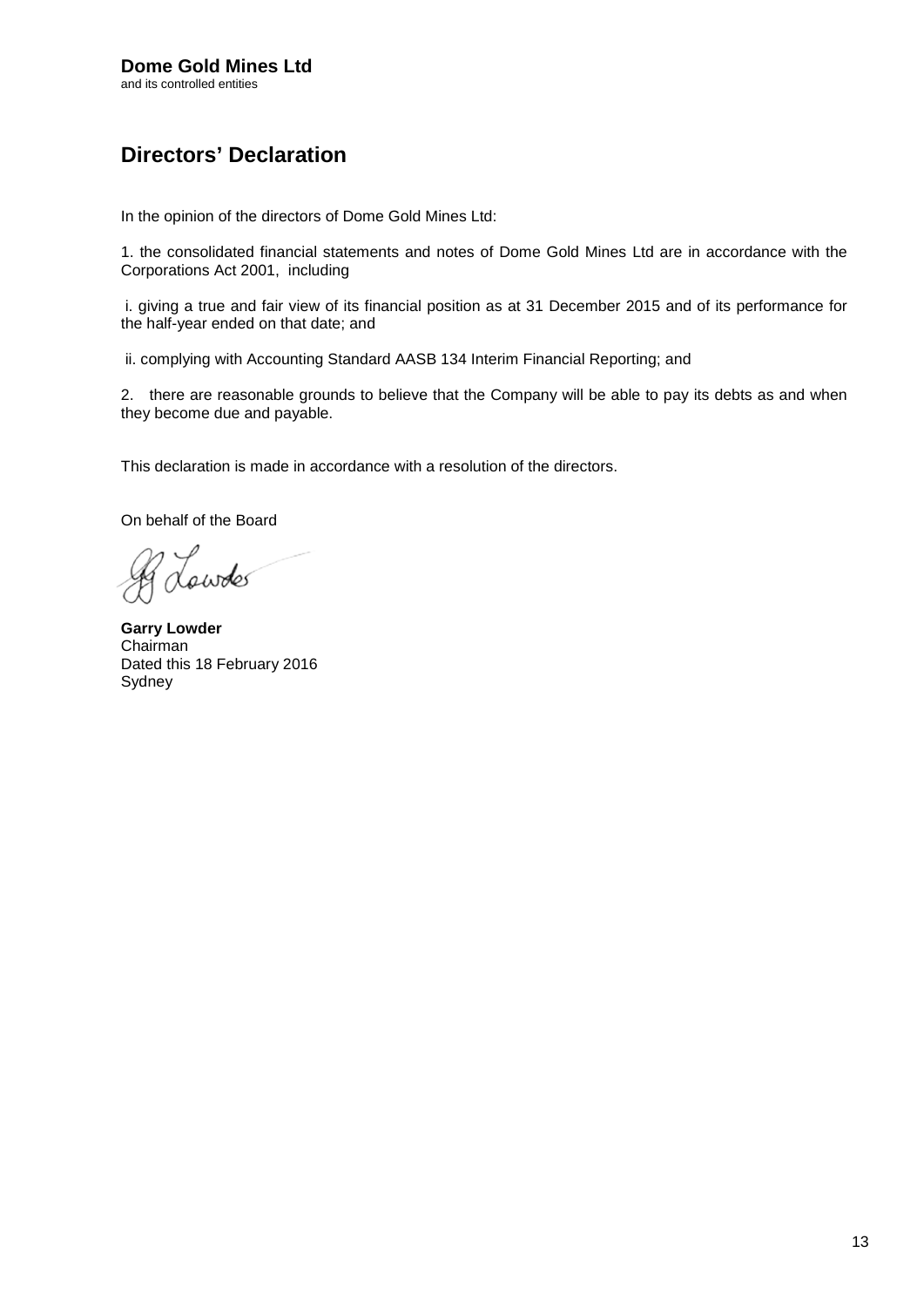

Level 17, 383 Kent Street Sydney NSW 2000

Correspondence to: Locked Bag Q800 QVB Post Office Sydney NSW 1230

**T** +61 2 8297 2400 **F** +61 2 9299 4445 **E** info.nsw@au.gt.com **W** www.grantthornton.com.au

## Independent Auditor's Review Report To the Members of Dome Gold Mines Ltd

We have reviewed the accompanying half-year financial report of Dome Gold Mines Ltd (the "Company"), which comprises the consolidated financial statements being the statement of financial position as at 31 December 2015, the statement of profit or loss and other comprehensive income, statement of changes in equity and statement of cash flows for the half-year ended on that date, notes comprising a statement or description of accounting policies, other explanatory information and the directors' declaration of the consolidated entity, comprising both the Company and the entities it controlled at the halfyear's end or from time to time during the half-year.

### Directors' responsibility for the half-year financial report

The directors of the Company are responsible for the preparation of the half-year financial report that gives a true and fair view in accordance with Australian Accounting Standards and the Corporations Act 2001 and for such controls as the directors determine is necessary to enable the preparation of the half-year financial report that is free from material misstatement, whether due to fraud or error.

### Auditor's responsibility

Our responsibility is to express a conclusion on the consolidated half-year financial report based on our review. We conducted our review in accordance with the Auditing Standard on Review Engagements ASRE 2410 Review of a Financial Report Performed by the Independent Auditor of the Entity, in order to state whether, on the basis of the procedures described, we have become aware of any matter that makes us believe that the half-year financial report is not in accordance with the Corporations Act 2001 including: giving a true and fair view of the Dome Gold Mines Ltd consolidated entity's financial position as at 31 December 2015 and its performance for the half-year ended on that date; and complying with Accounting Standard AASB 134 Interim Financial Reporting and the Corporations Regulations 2001. As the auditor of Dome Gold Mines Ltd, ASRE 2410 requires that we comply with the ethical requirements relevant to the audit of the annual financial report.

Grant Thornton Audit Pty Ltd ACN 130 913 594 a subsidiary or related entity of Grant Thornton Australia Ltd ABN 41 127 556 389

'Grant Thornton' refers to the brand under which the Grant Thornton member firms provide assurance, tax and advisory services to their clients and/or refers to one or more member firms, as the context requires. Grant Thornton Australia Ltd is a member firm of Grant Thornton International Ltd (GTIL). GTIL and the member firms are not a worldwide partnership. GTIL and each member firm<br>is a separate legal entity. S Australian subsidiaries and related entities. GTIL is not an Australian related entity to Grant Thornton Australia Limited.

Liability limited by a scheme approved under Professional Standards Legislation. Liability is limited in those States where a current scheme applies.